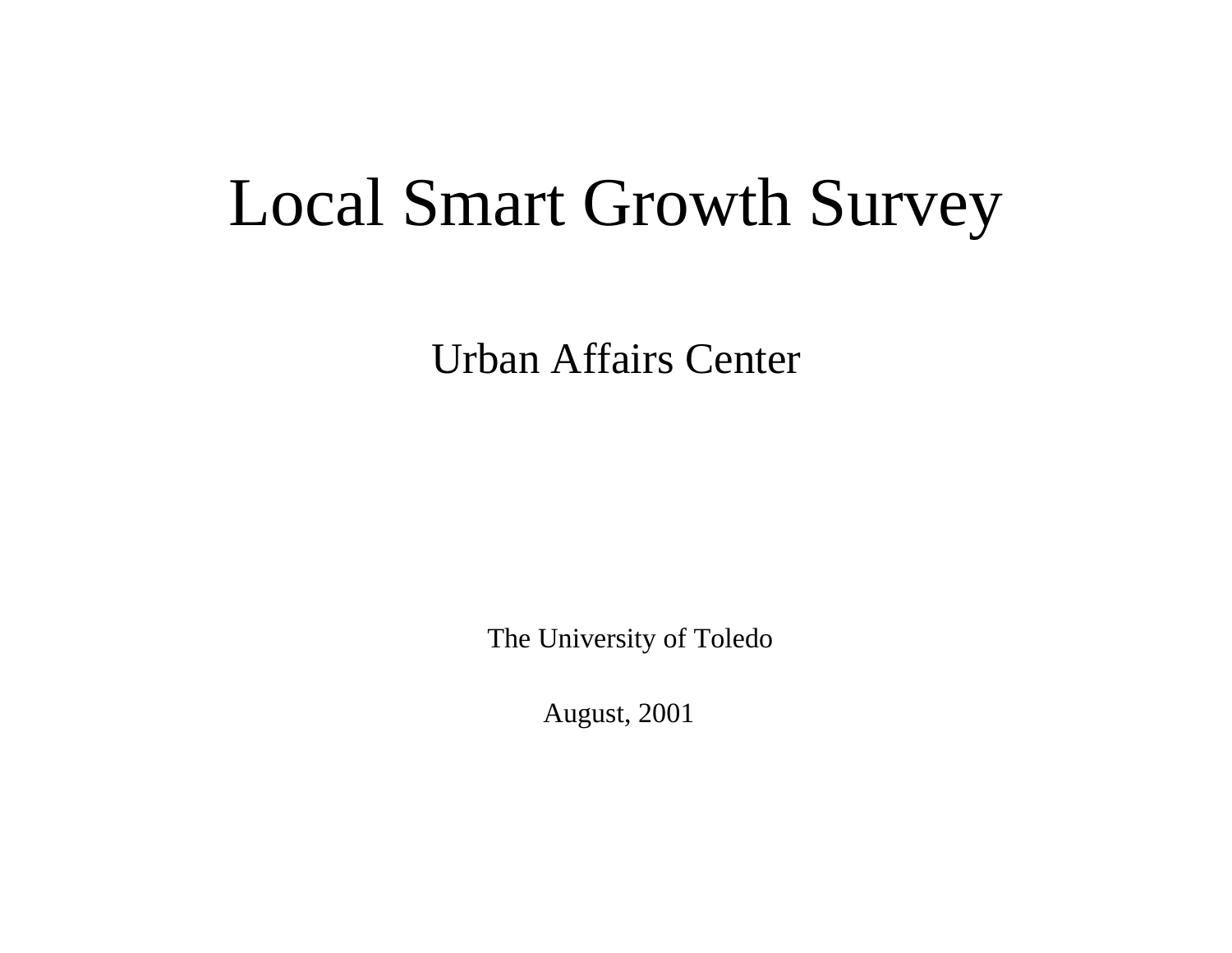1. Thinking about the area where you live, has traffic over the last three years gotten better, gotten worse, or stayed about the same?

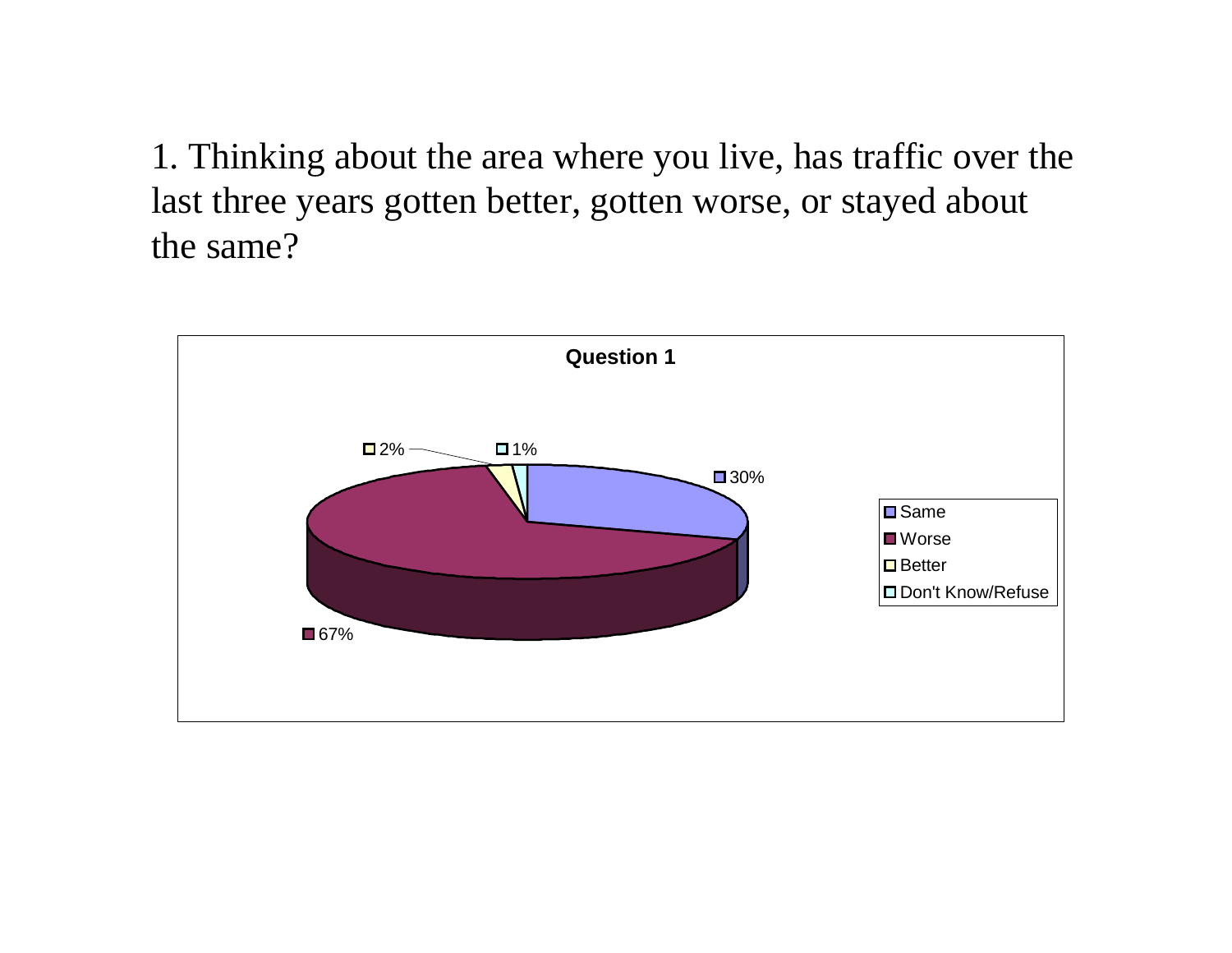2. Do you agree more with those who say it is better to have land-use planning to guide the place and size of development in your county or area, or more with those who say that people and industry should be allowed to build wherever they want?

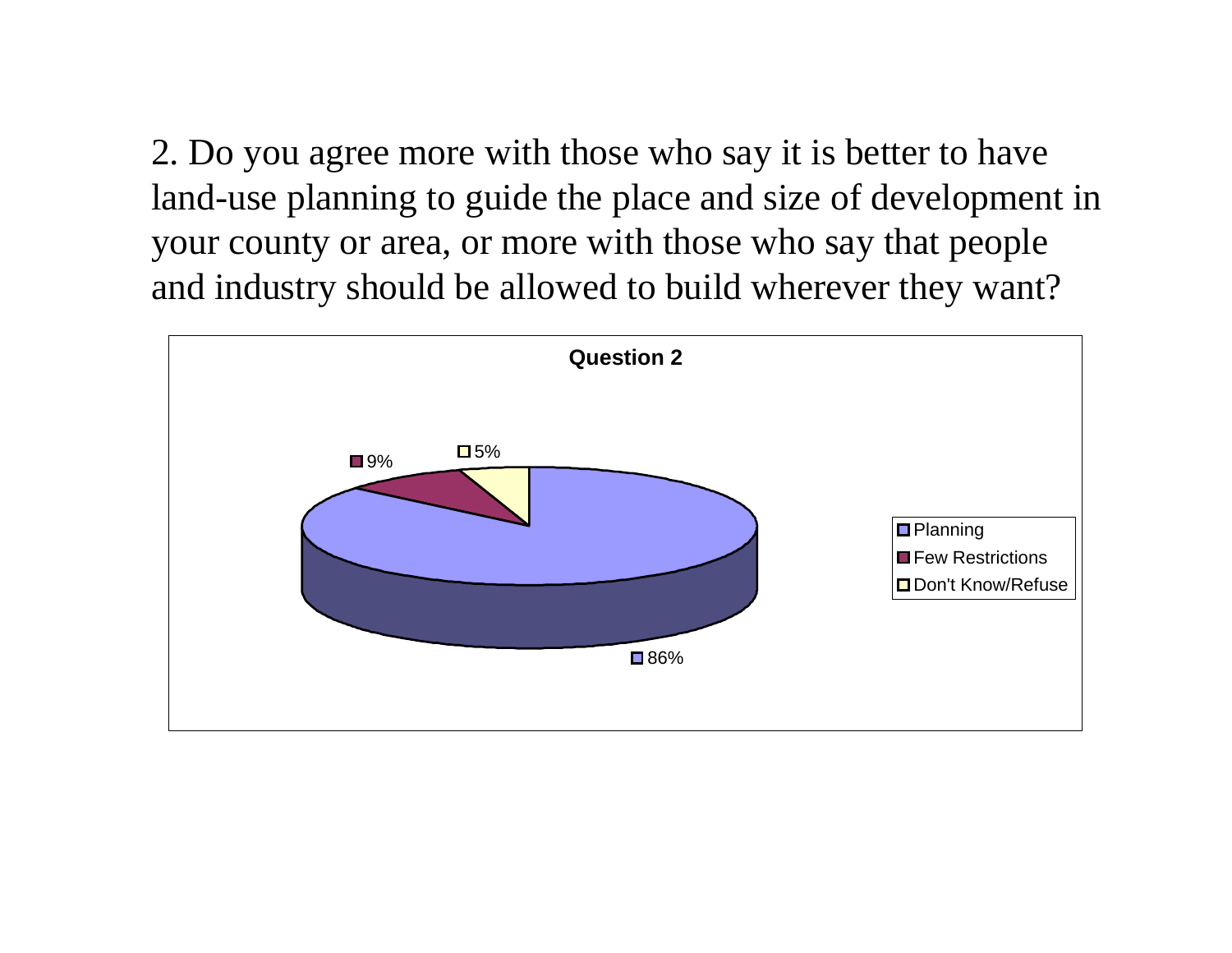3. Now, thinking about your state, is there a need to do more or to do less to manage and plan for new growth and development in your state?

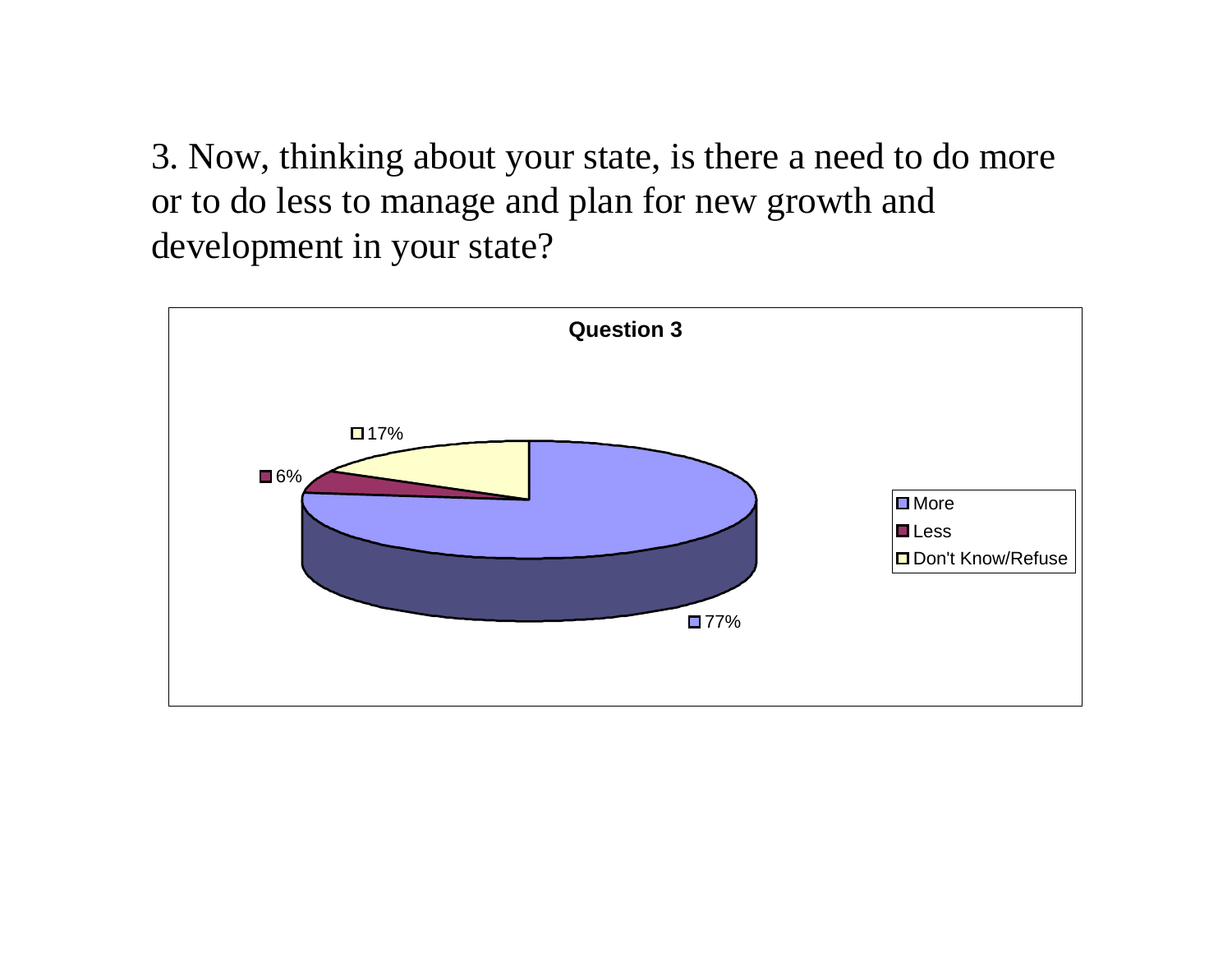Here are some proposals on development and land use policy. For each one, please tell me if you strongly favor, somewhat favor, somewhat oppose, or strongly oppose the proposal.

4. Increase coordinated efforts among towns to plan for growth.

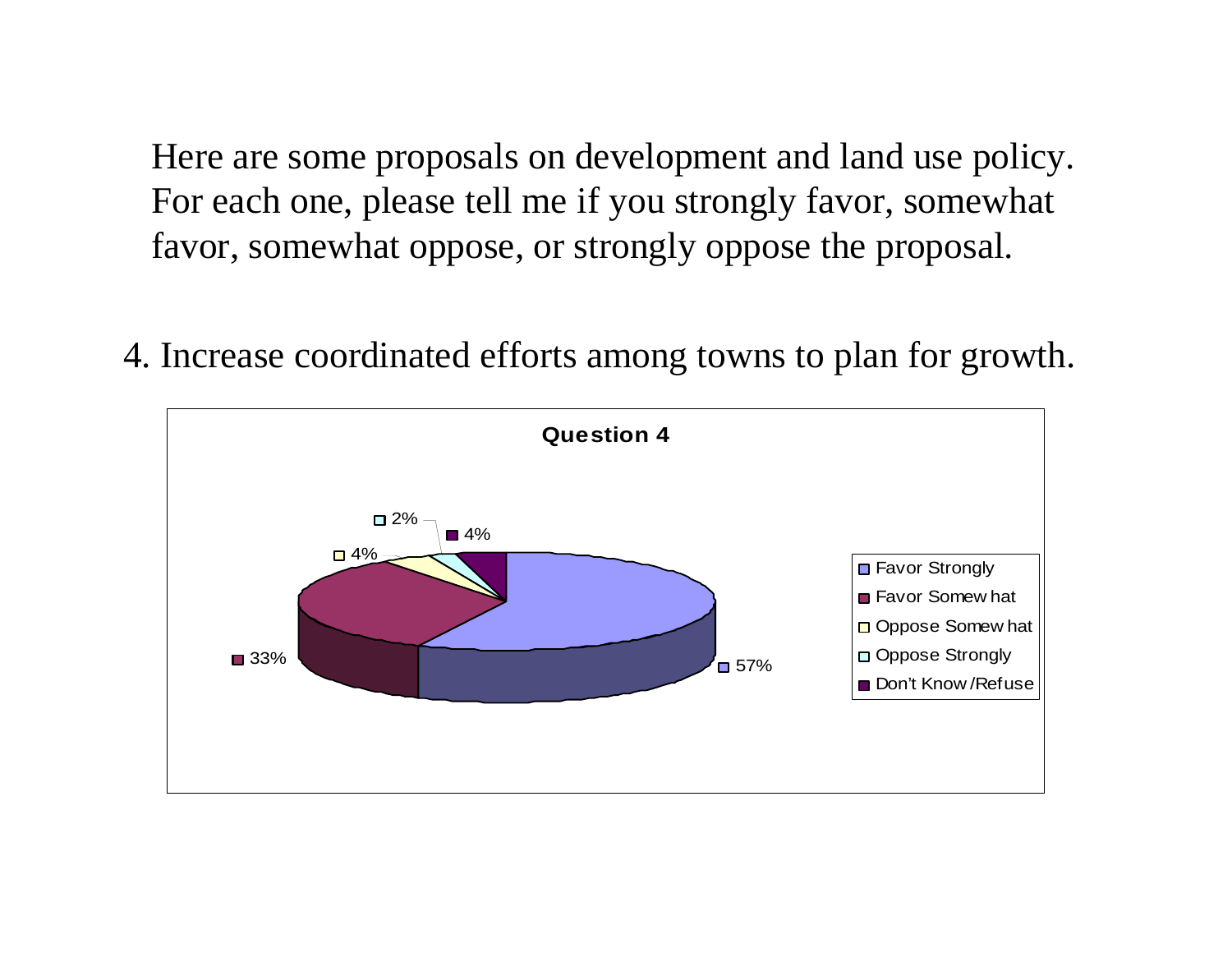5. Have state government give funding priority to maintain services, such as schools and roads, in existing communities rather than to encourage new development in the countryside.

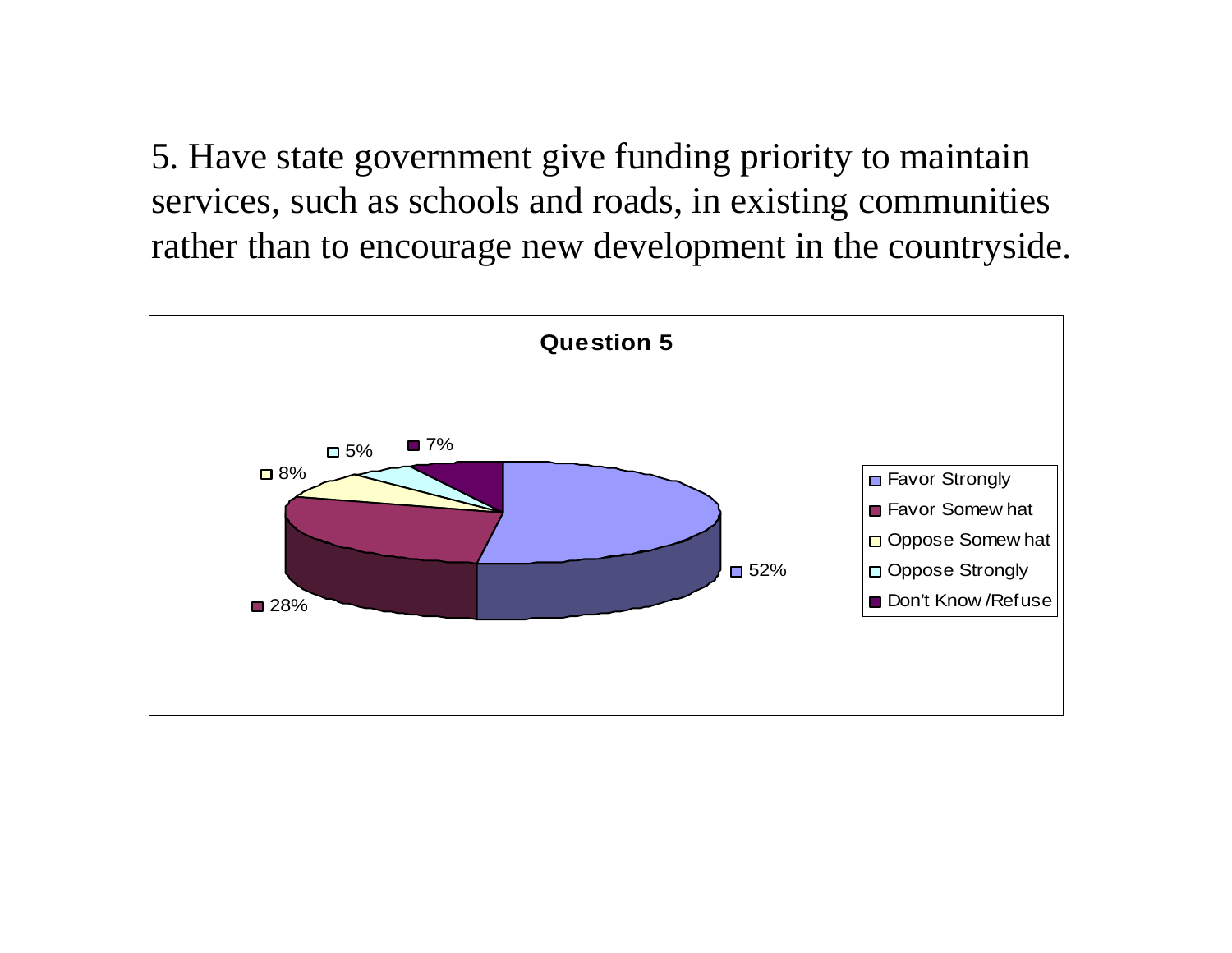6. Establish zones for green space, farming, and forests outside of existing cities and suburbs that would be off-limits to developers.

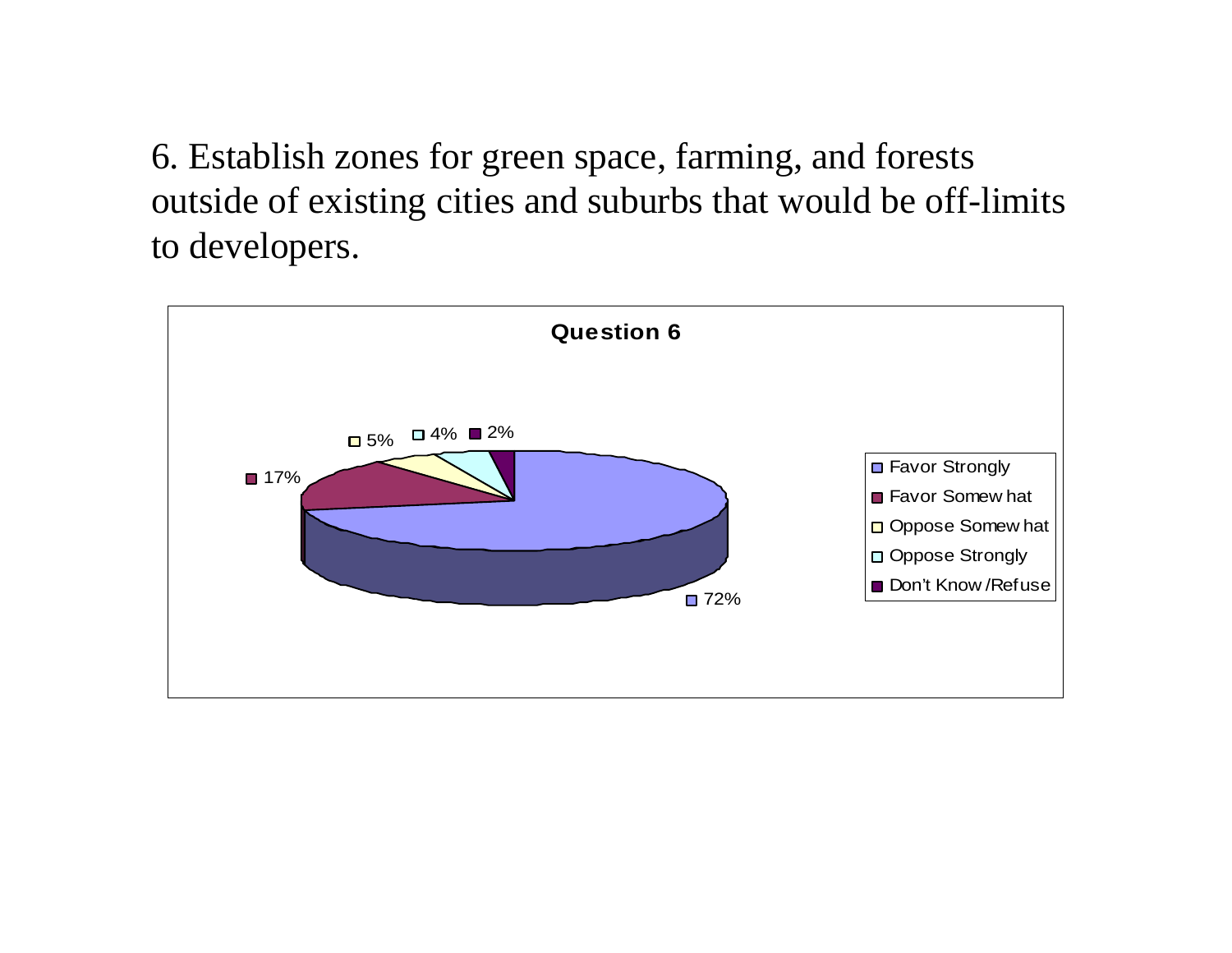7. Require that all new housing developments built in your state include at least 15% of housing for moderate and lowincome families.

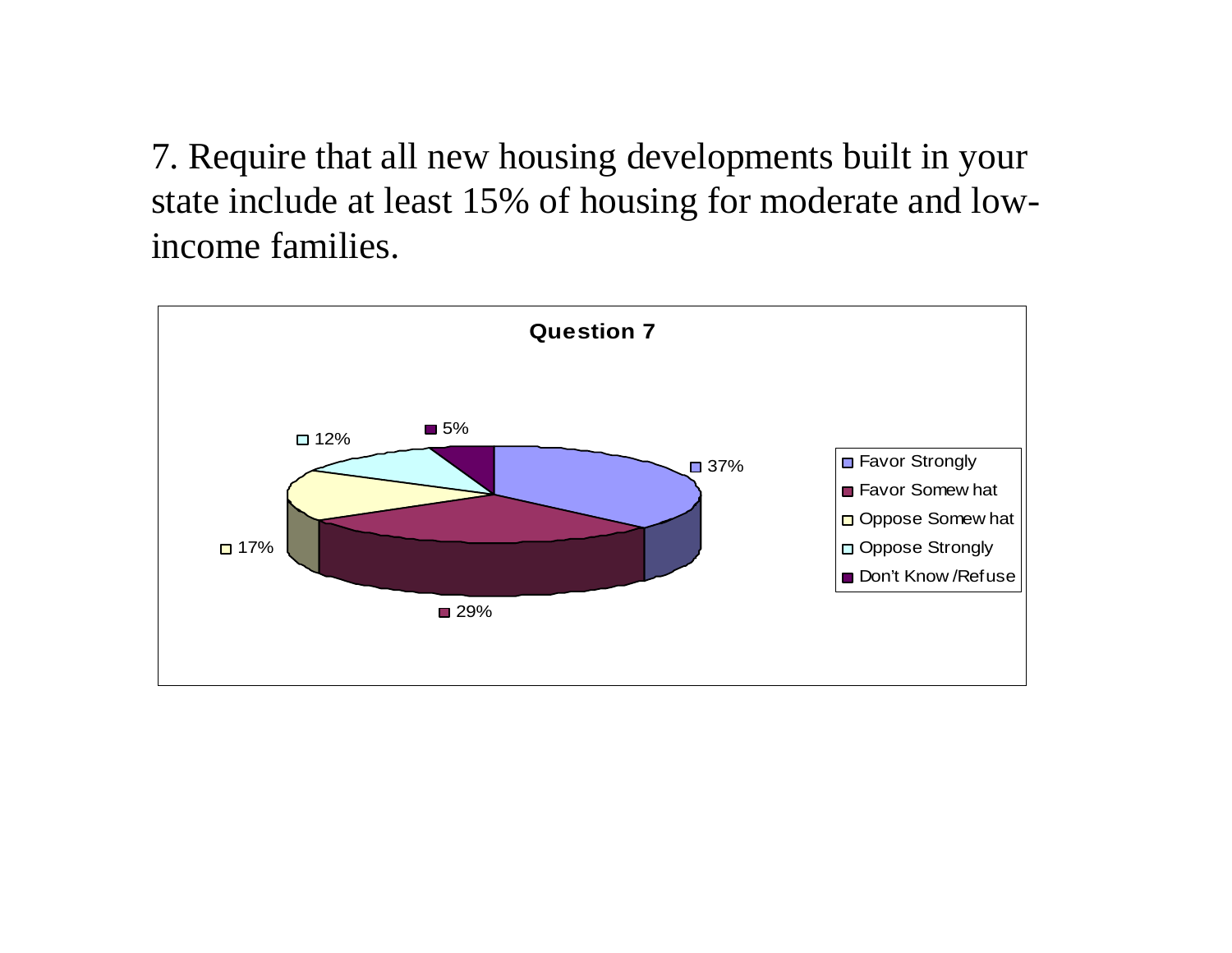8. Have government provide tax credits and low-interest loans for people to revitalize cities, suburbs and rural communities that are not doing so well economically.

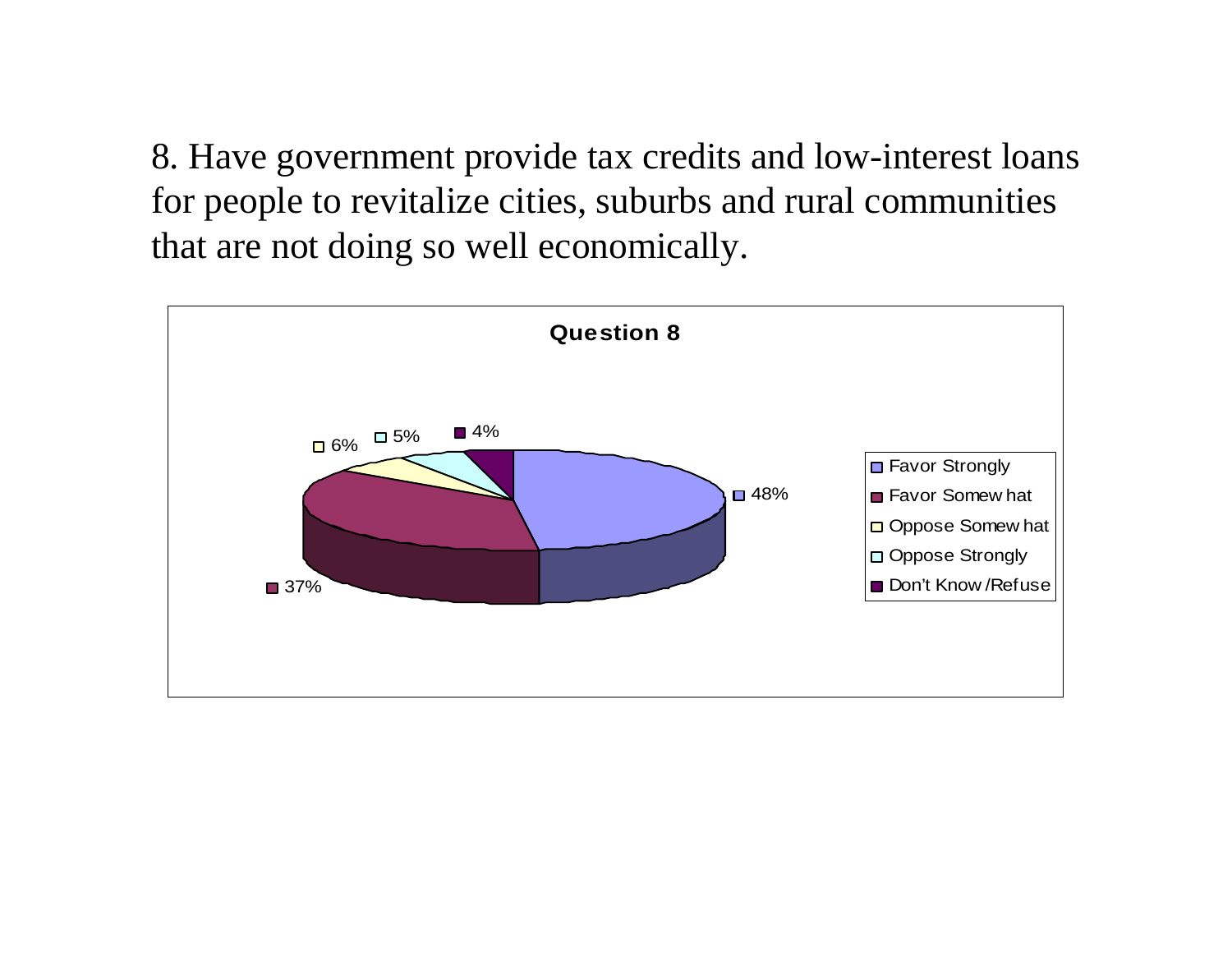9. Have government use tax dollars to buy land for more parks and open space and to protect wildlife.

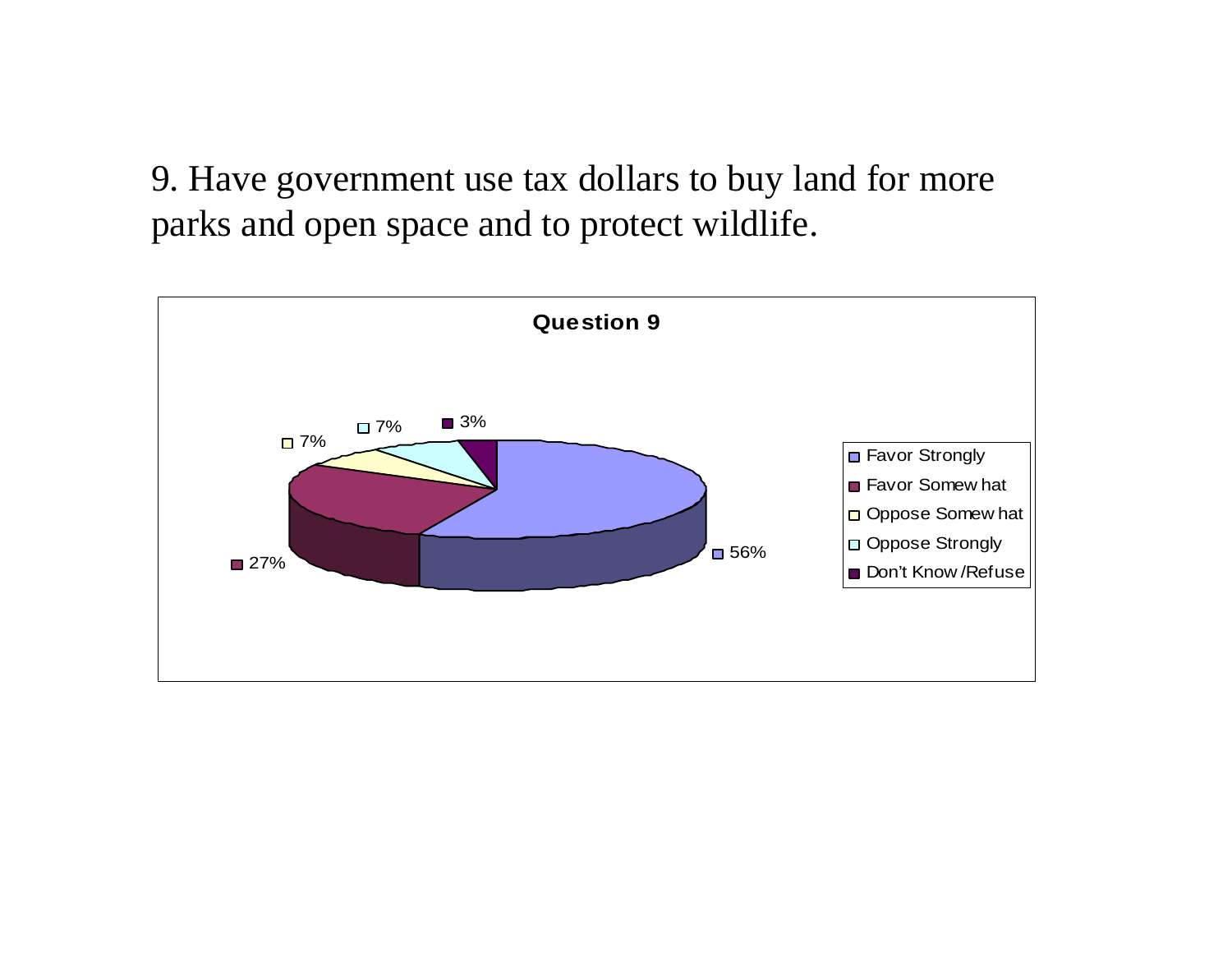10. Have your state government use more of its transportation budget for improvements in public transportation, such as trains, buses and light rail, even if this means less money to build new highways.

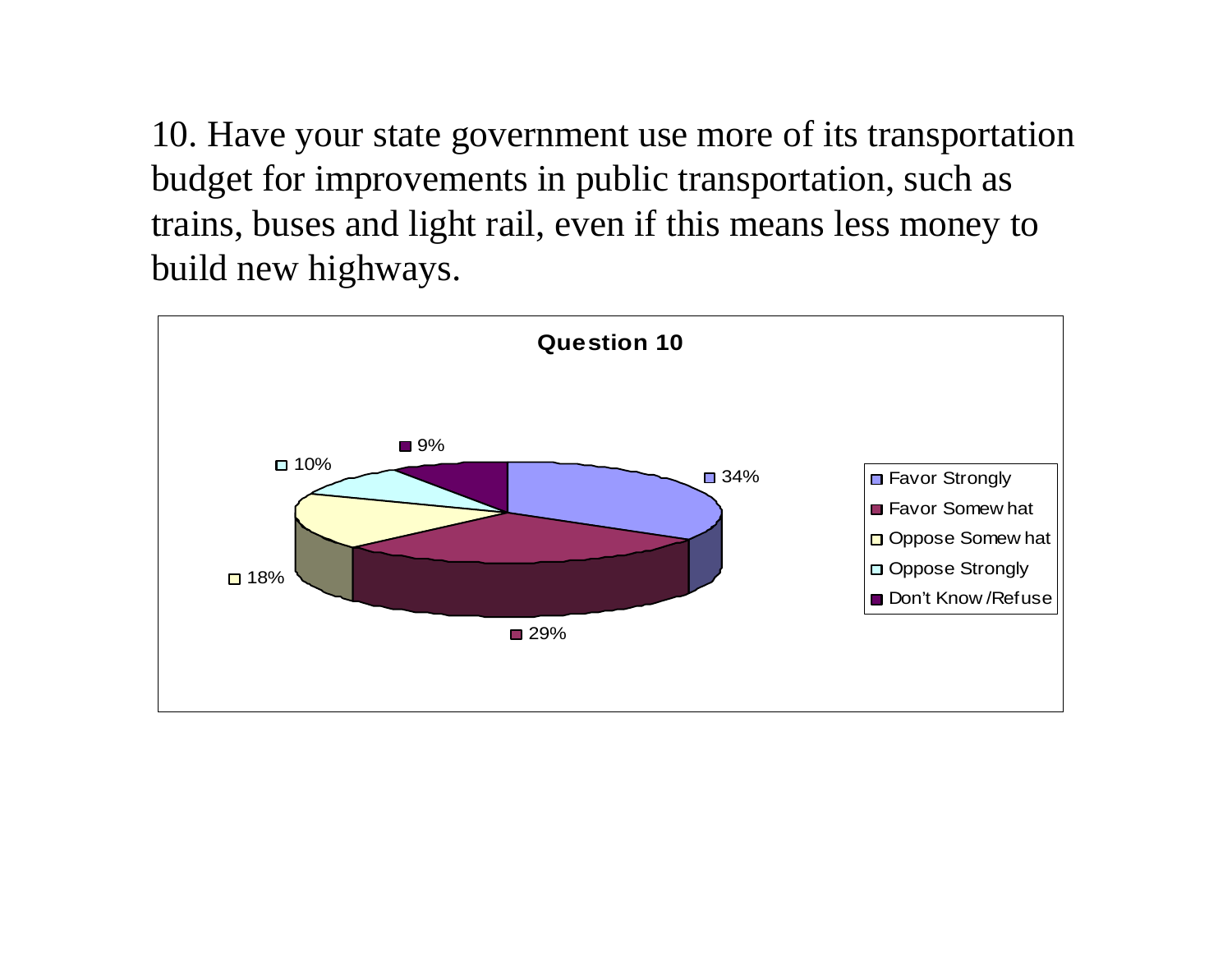11. Use part of the state transportation budget to create more sidewalks and stop signs in communities, to make it safer and easier for children to walk to school, even if this means less money to build new highways.

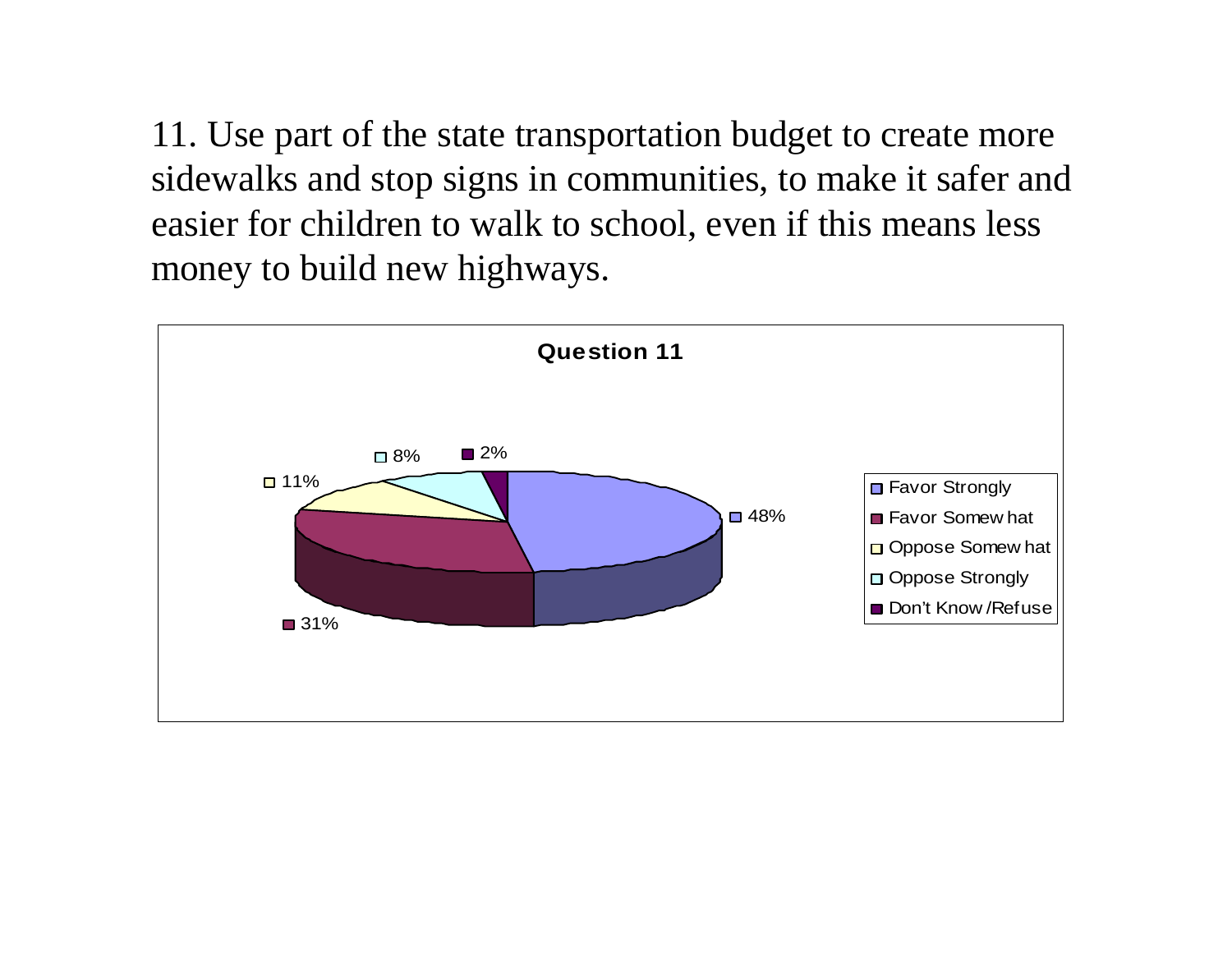12. Provide tax credits and low-interest loans for people to rehabilitate historic houses and revitalize neighborhoods in cities and older suburbs.

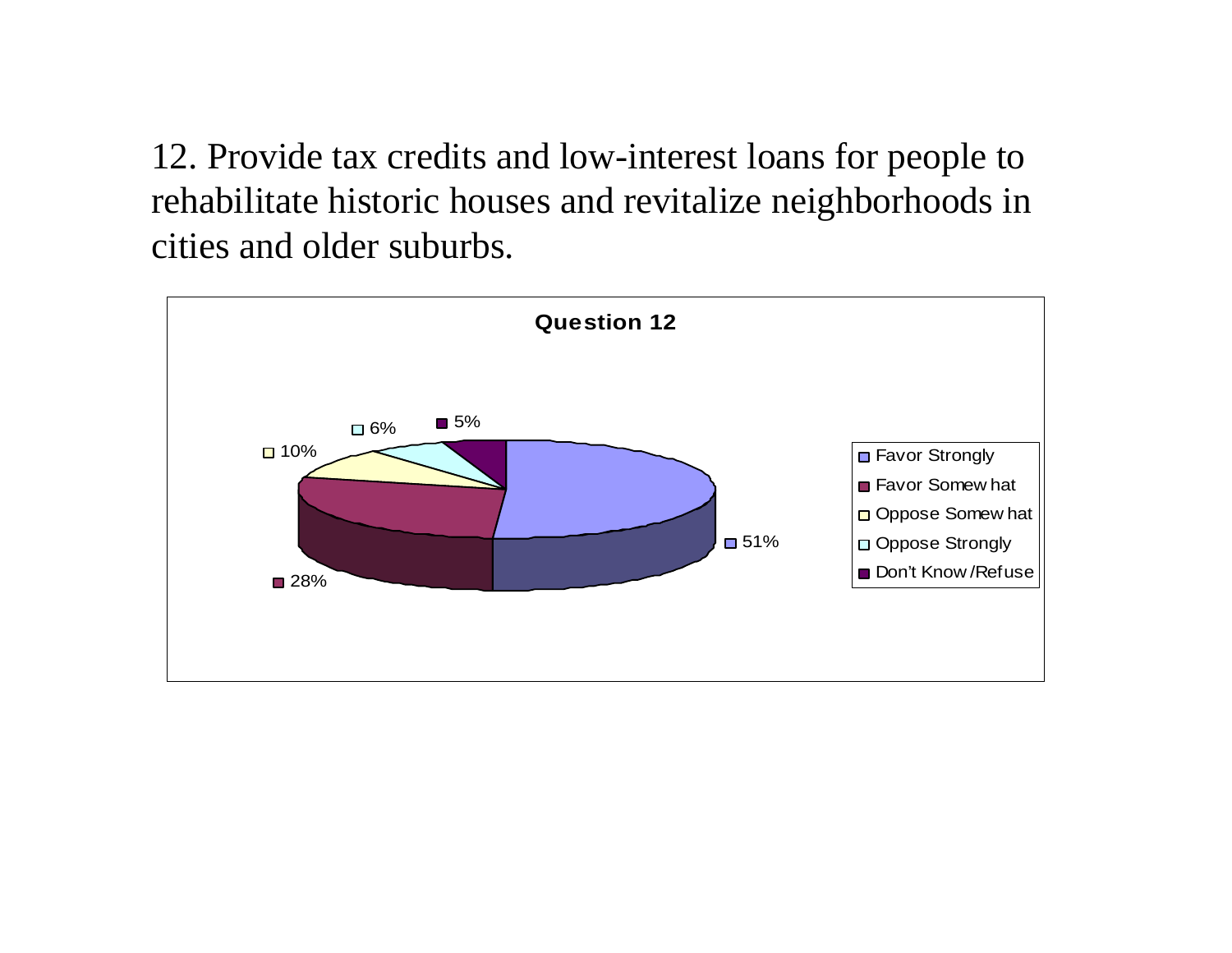13. Which one of the following proposals is the best long term solution to reducing traffic in your state:

a. Build new roads,

b. Improve public transportation, such as trains, buses, and light rail, or

c. Develop communities where people do not have to drive long distances to work or shop.

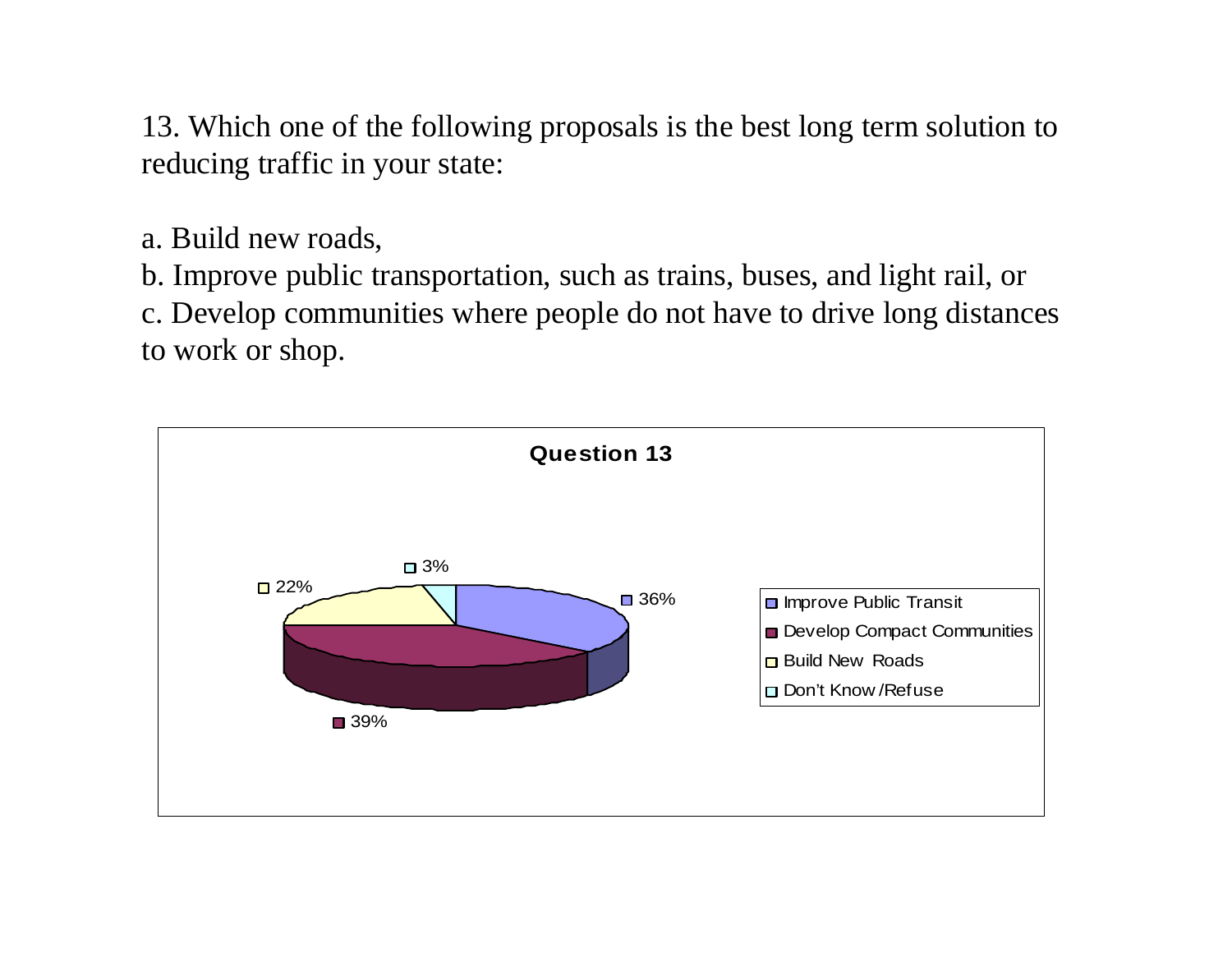14. The term Smart Growth refers to giving priority to improving services, such as schools, roads, affordable housing, and public transportation in existing communities, rather than encouraging new housing and commercial development, and new highways, in the countryside. With this in mind, would you favor or oppose smart growth policies in your state?

- a. Favor smart growth
- b. Oppose smart growth
- c. Don't know/refuse to answer

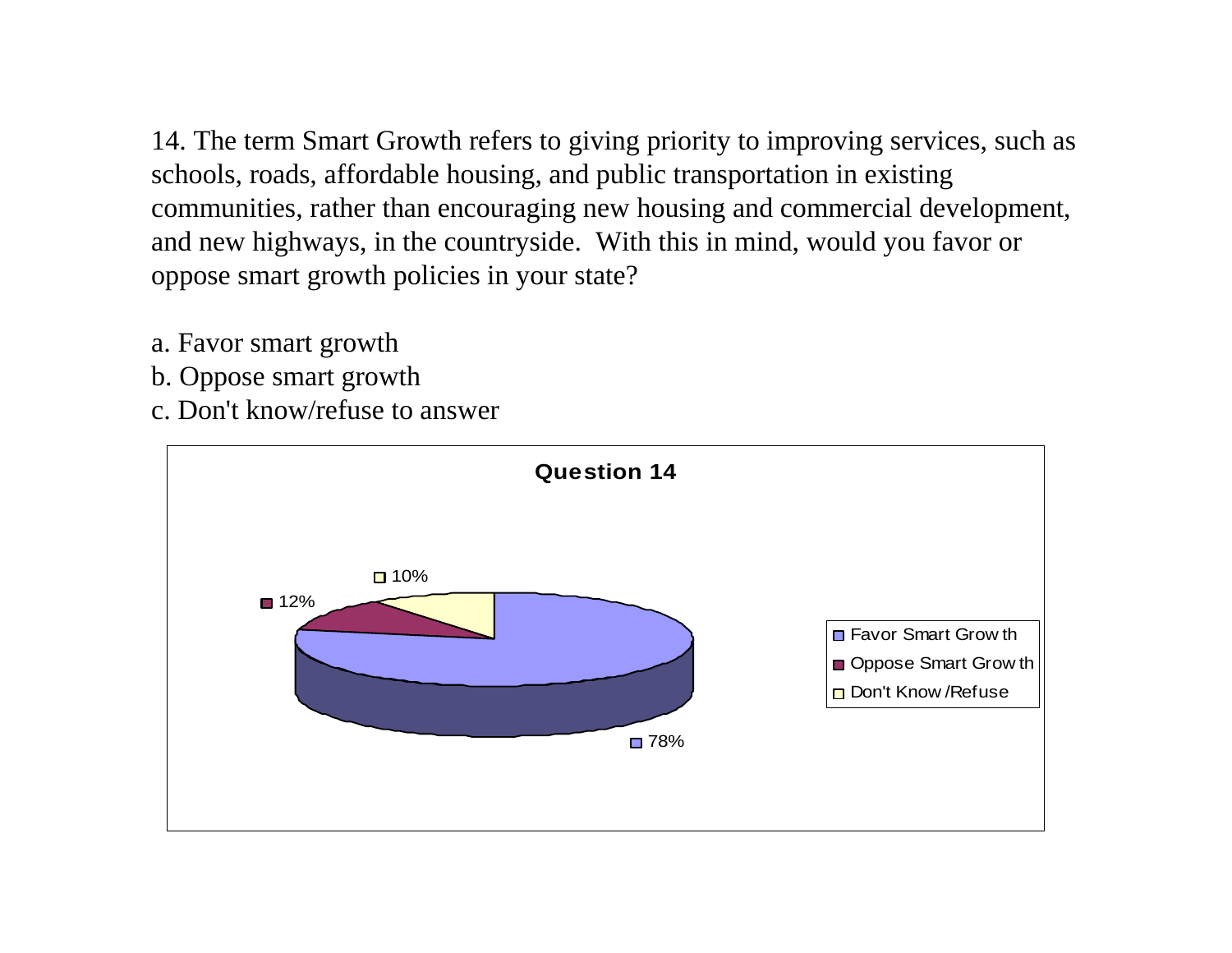How much confidence do you have in each of the following to make the best decisions on land use issues affecting your area? Do you have a great deal, some, not very much, or very little confidence in …

15. Private developers:

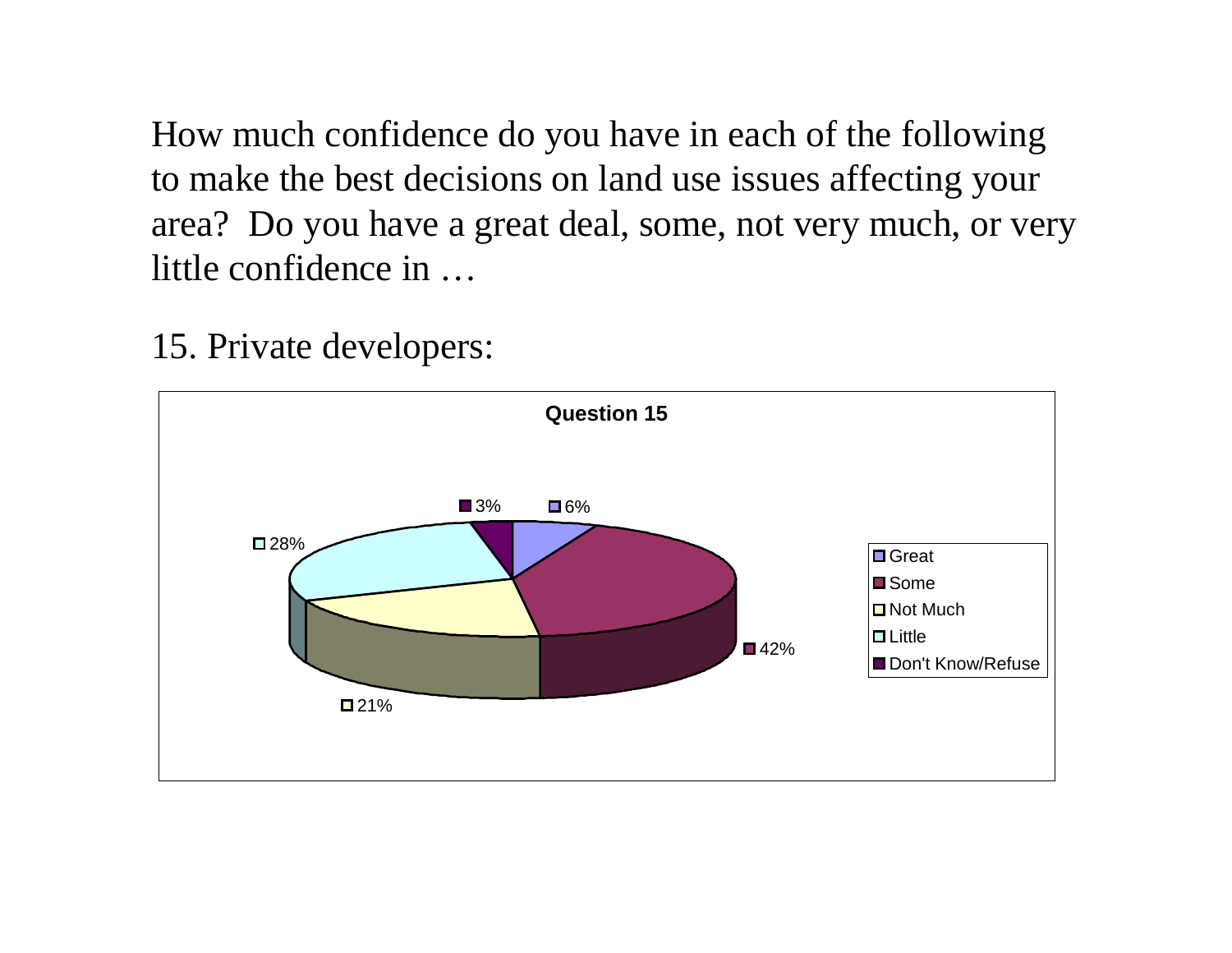### 16. Your city or town government:

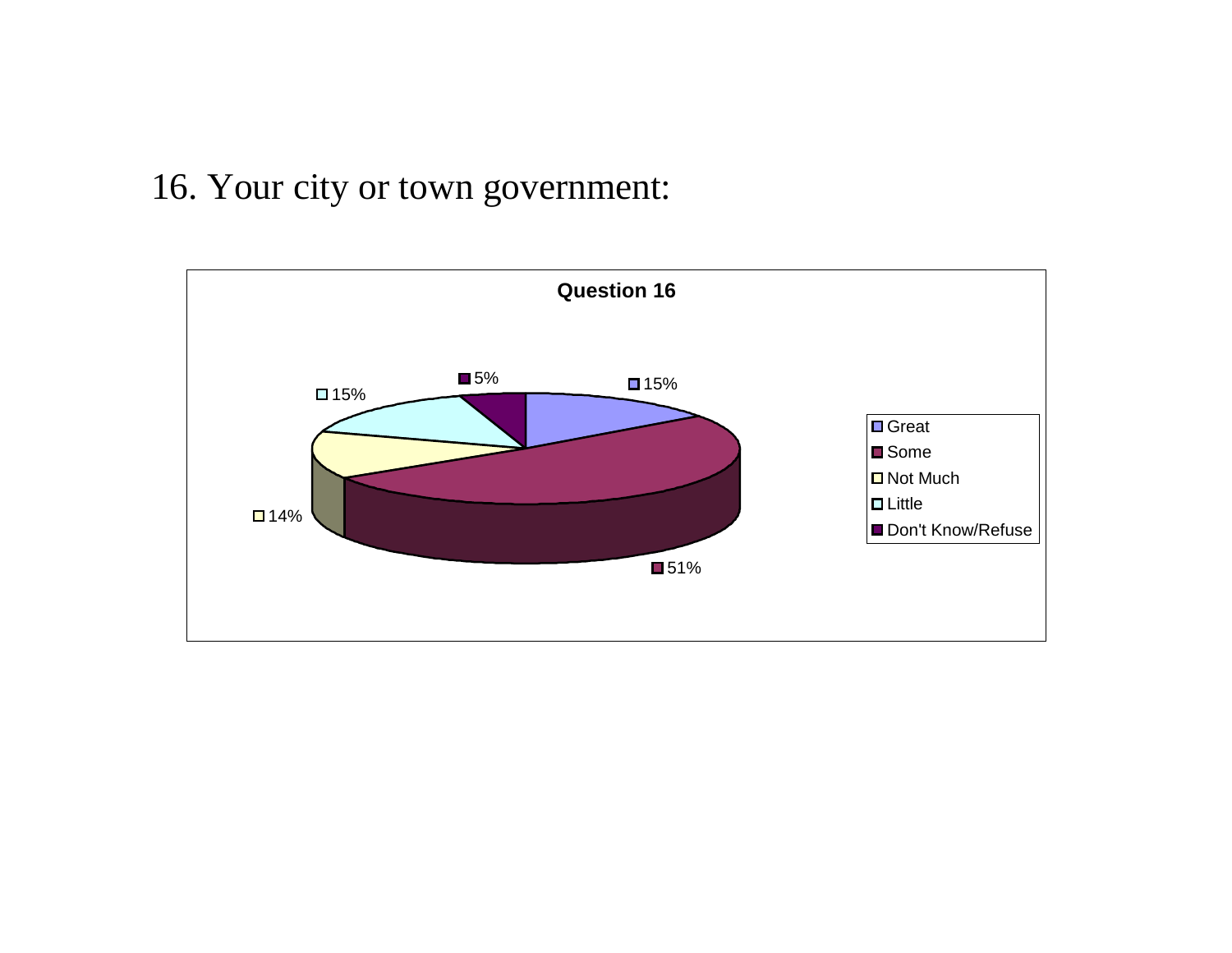### 17. Your county government:

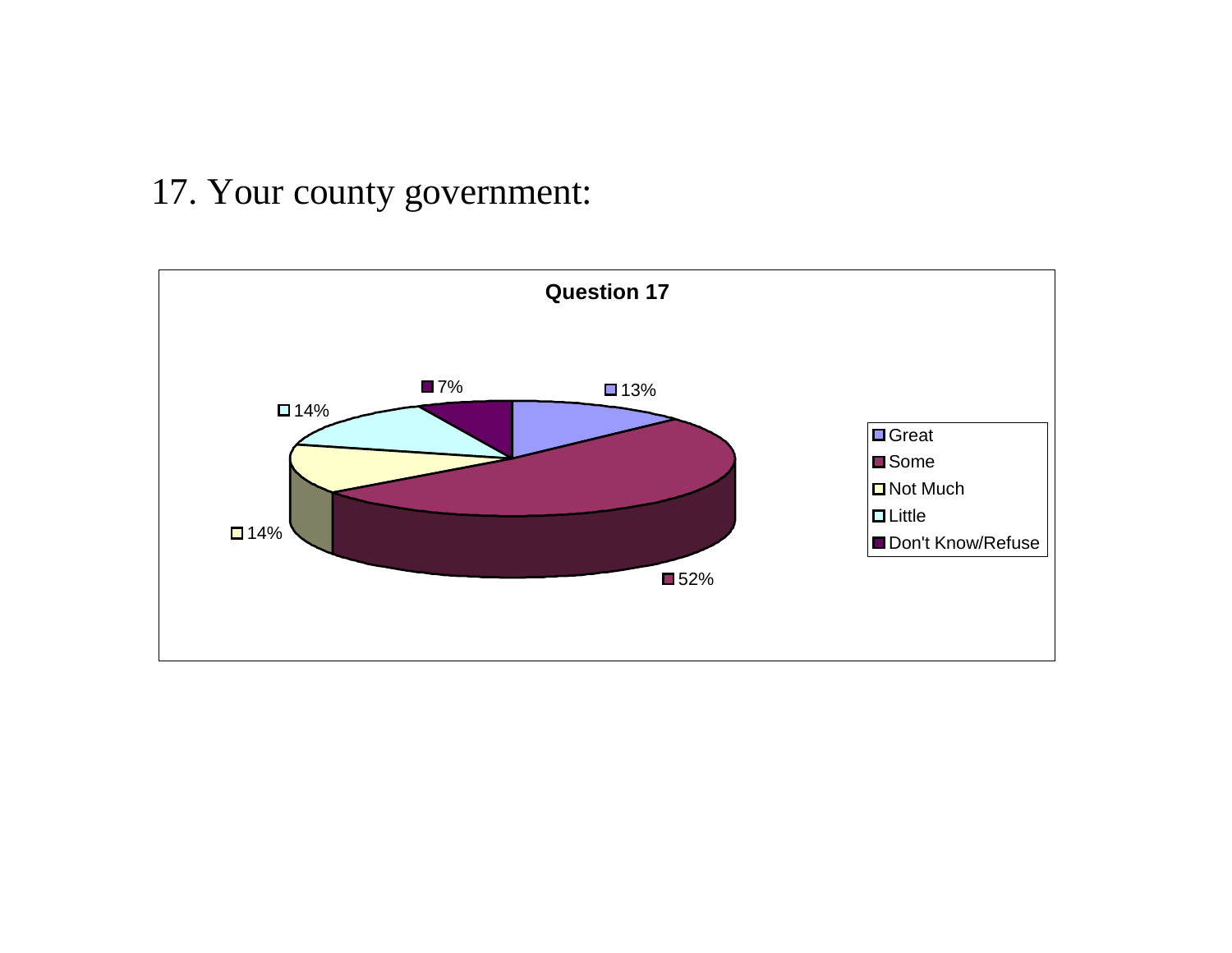### 18. Your state government:

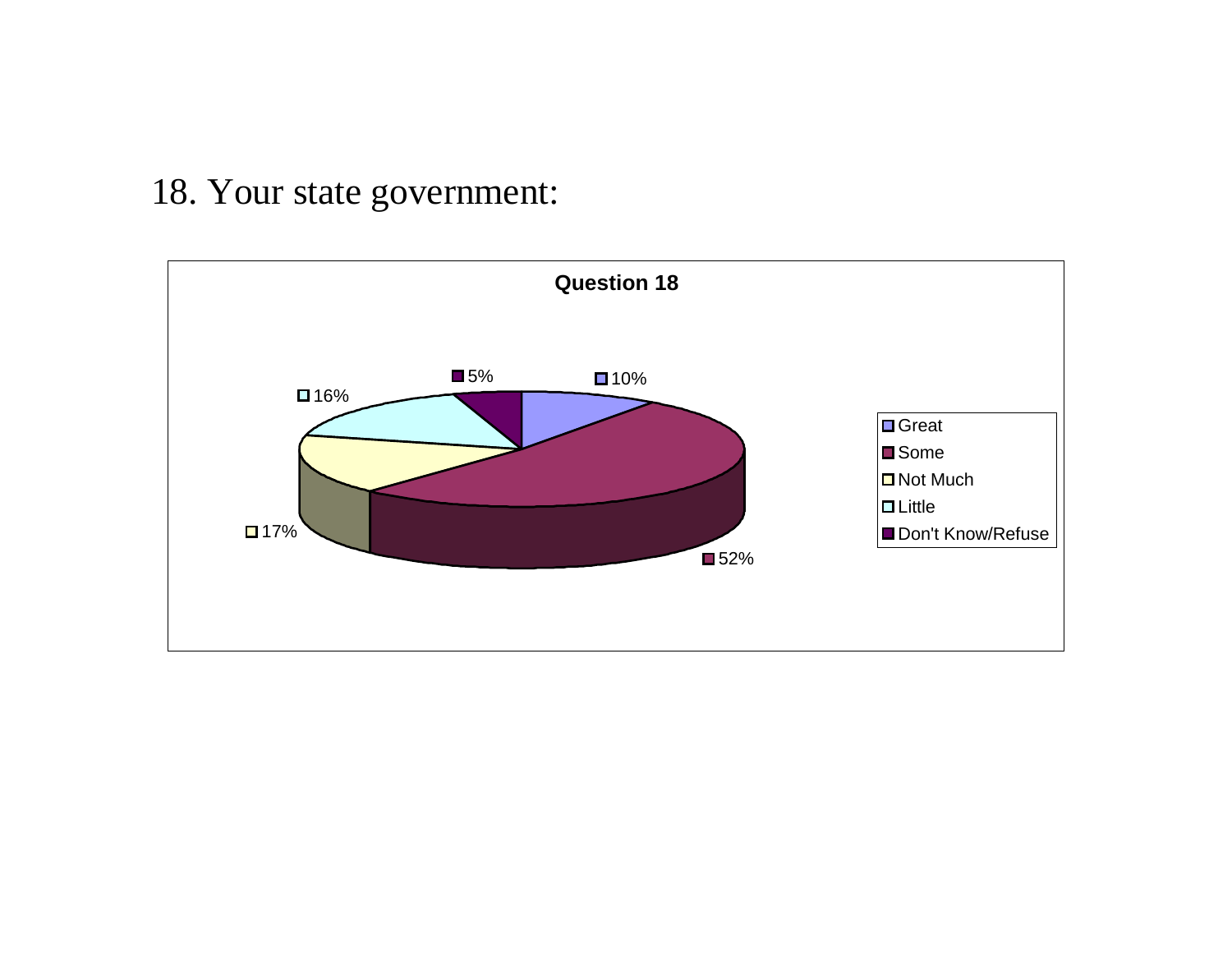# 19. The federal government:

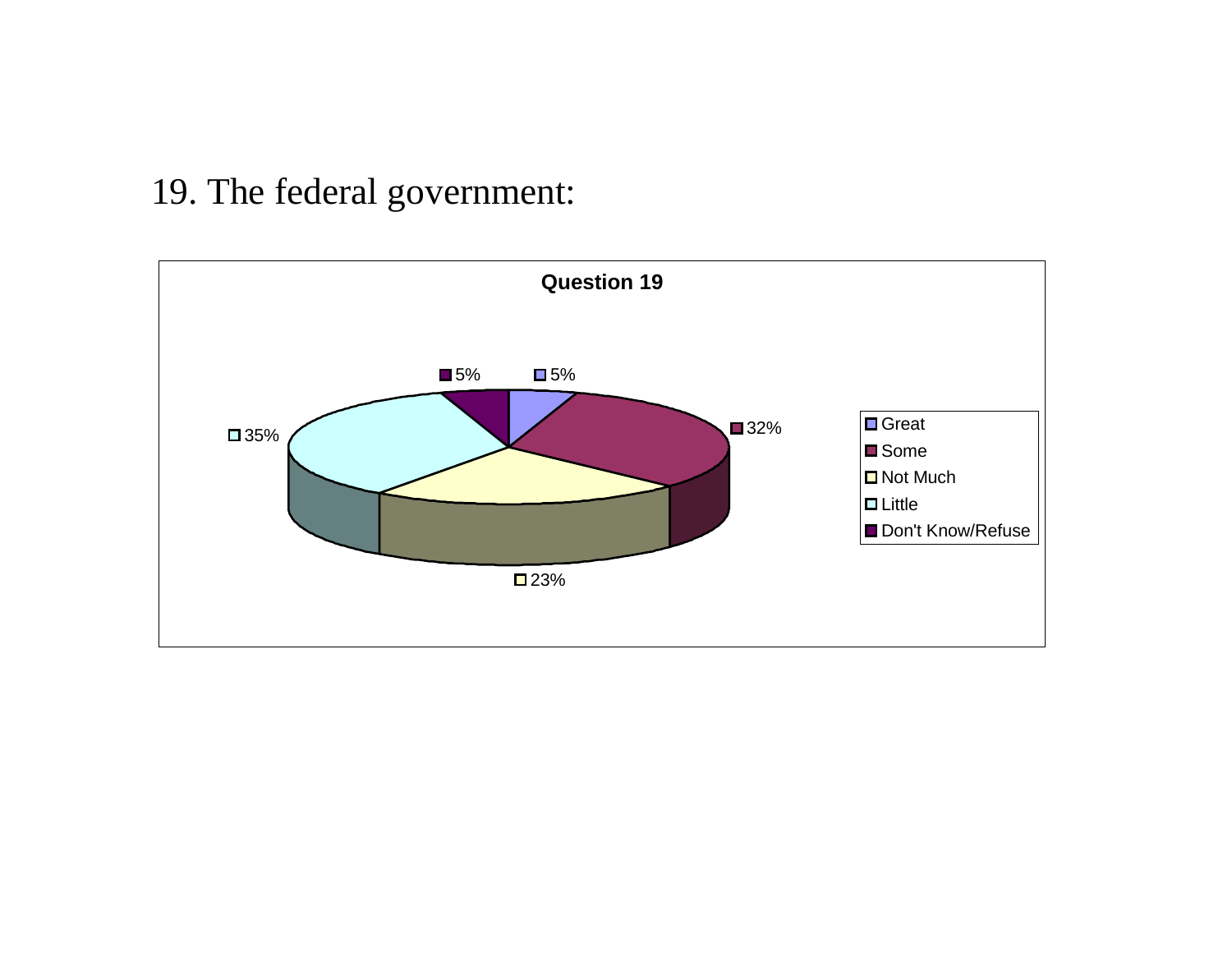# 20. Neighborhood associations and civic groups:

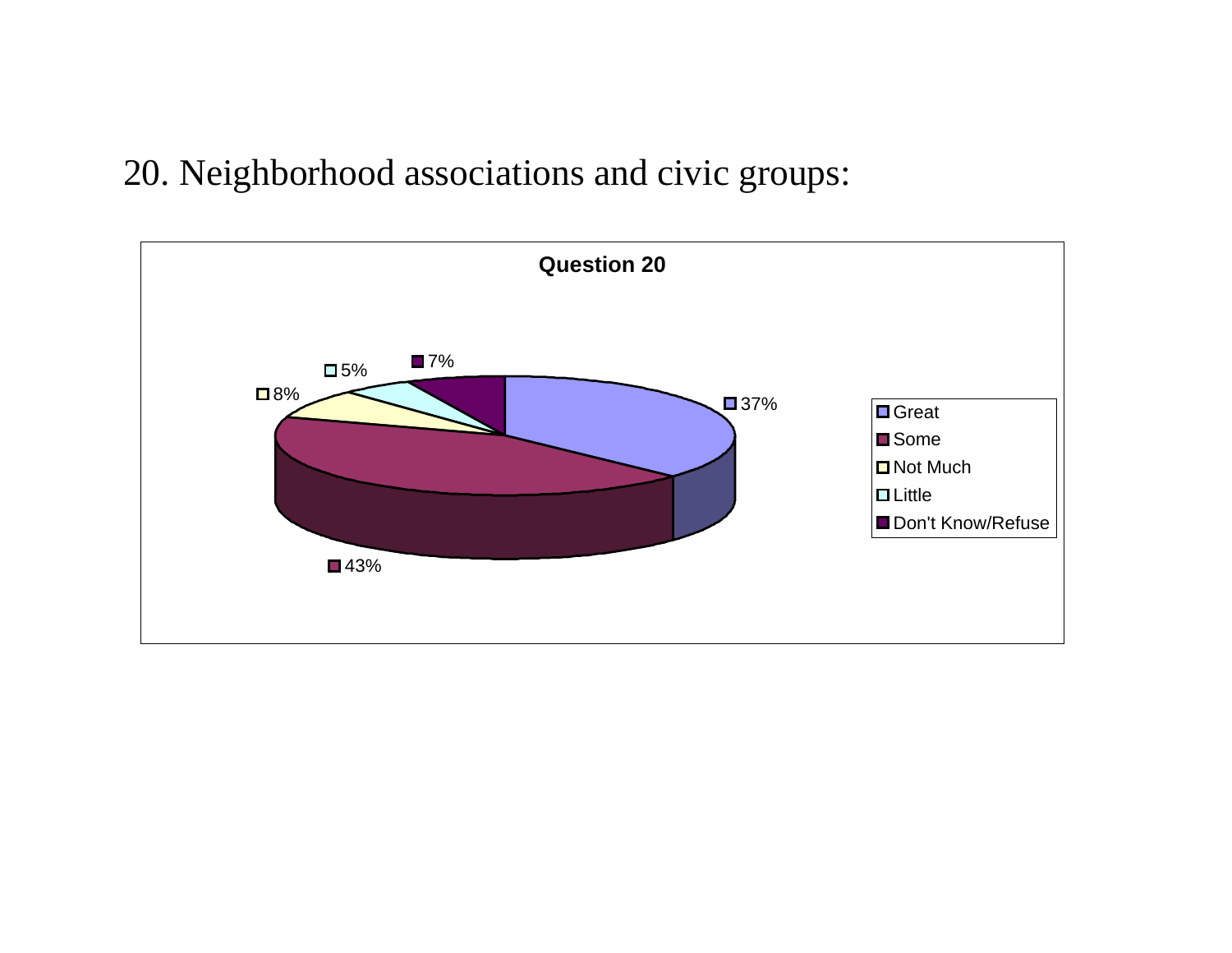# Demographics of the Respondents





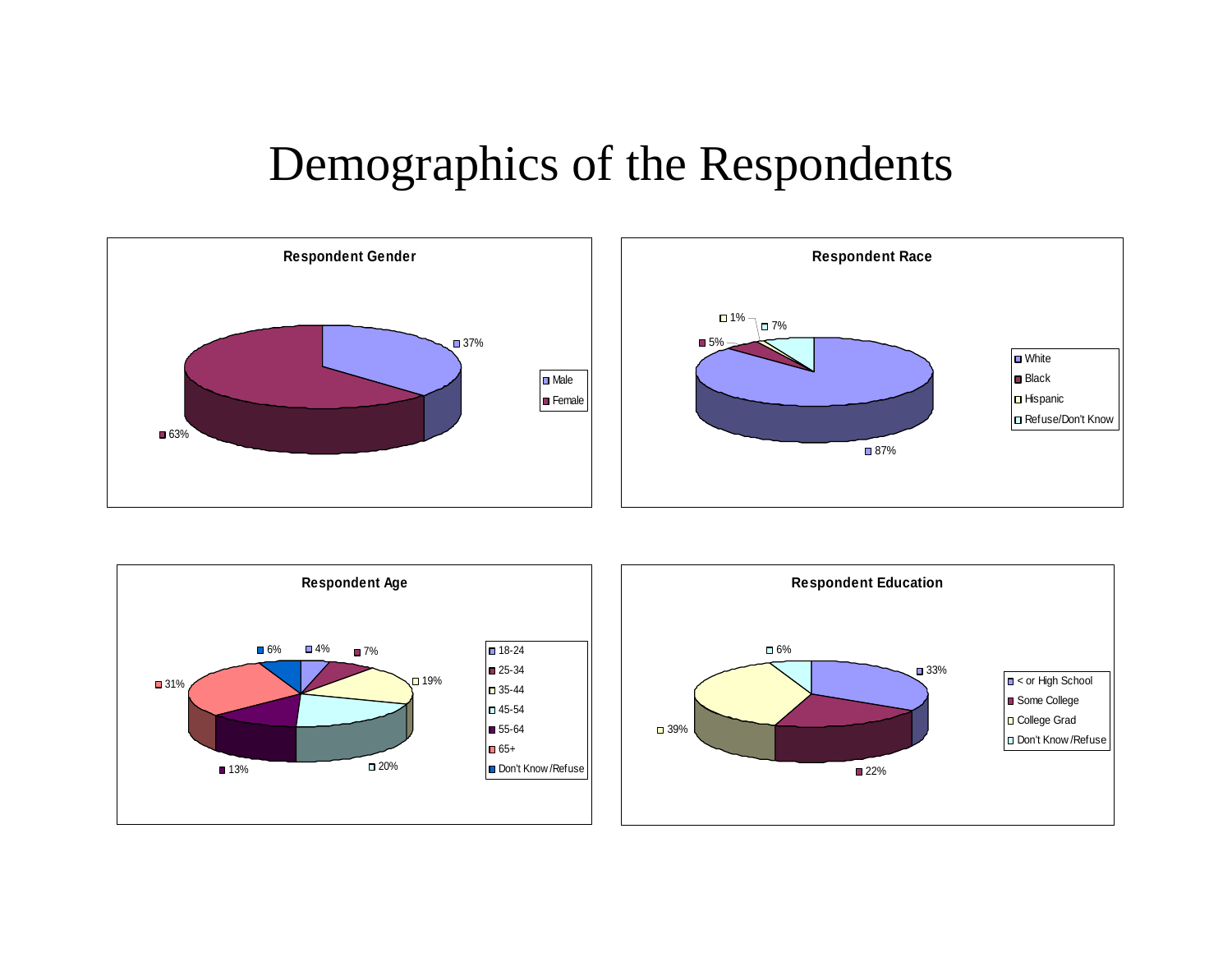# Demographics of the Respondents (cont.)